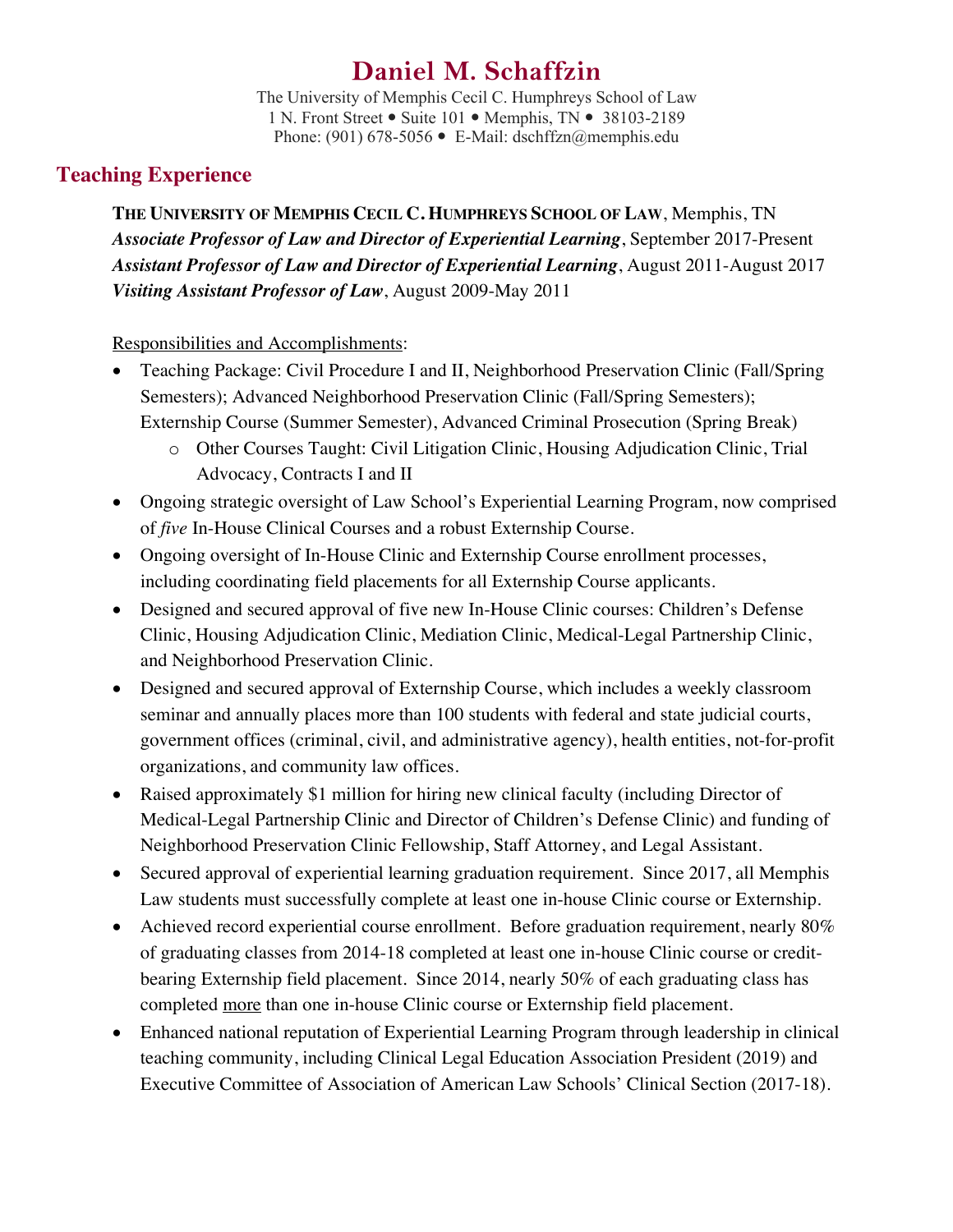Law School Service:

- Admissions Committee (2011-12; 2014-15; 2019-20; 2020-21)
- Diversity & Inclusion Committee (2018-19: 2019-20)
	- o Mentor, Memphis Professional Development Program (2019)
- *Ad Hoc* Learning Outcomes Committee (Chair, 2018-19; 2019-20; 2020-21)
- Faculty Advisor, Public Action Law Society (2018-Present)
- Curriculum Committee (2013-14; 2017-18; 2018-19)
- Faculty Recruitment Committee (Medical-Legal Partnership Clinic Director) (2017-18)
- *Ad Hoc* Civil Rights Institute Committee (2016-17)
- *Ad Hoc* ABA Standards Committee (2015-16; 2016-17; 2017-18)
- Faculty Recruitment Committee (Children's Defense Clinic Director) (2015-16)
- Faculty Advisor, Federal Bar Association (2015-2019)
- Faculty Advisor, Sports and Entertainment Law Society (2011-13; 2016-2019)
- Faculty Recruitment Committee (Visiting Medical-Legal Partnership Director) (2015)
- *Ad Hoc* Strategic Planning Committee (2014-15)
- Faculty Advisor, In-School Mock Trial Competition (2009-2014)
- Untenured Ombudsperson (elected by pre-tenured faculty) (2013-14)
- Student Diversity Committee (2012-14)
- Faculty Recruitment Committee (Health Law Director) (2012-13)
- *Ad Hoc* Law School Committee (2012-13)
- Faculty Recruitment Committee (Visiting Assistant Professor) (Spring 2012)
- Coach, University of Memphis National Trial Team (2009-2019)
	- o Regional Champion and National Semi-finalist, 2012 National Trial Competition
- Student Note Advisor, *University of Memphis Law Review* (2009-Present)
- University of Memphis Professional Sports Counseling Panel (2011-2013)
- University Hearing Officer, Employee Grievance Appeals (2010-11)

### **UNIVERSITY OF NORTH DAKOTA SCHOOL OF LAW**, Grand Forks, ND

*Visiting Assistant Professor of Law*, August 2007-May 2009

Teaching Package: Clinic I and II (Housing and Employment Litigation) Service and Honors:

- Coach, University of North Dakota National Trial Team
	- o Regional Champion and National Round Qualifier, 2009 National Trial Competition
	- o Regional Champion and National Round Qualified, 2008 National Trial Competition
- Elected Faculty Graduation Speaker by Class of 2008
- Elected Faculty Hooder by Class of 2009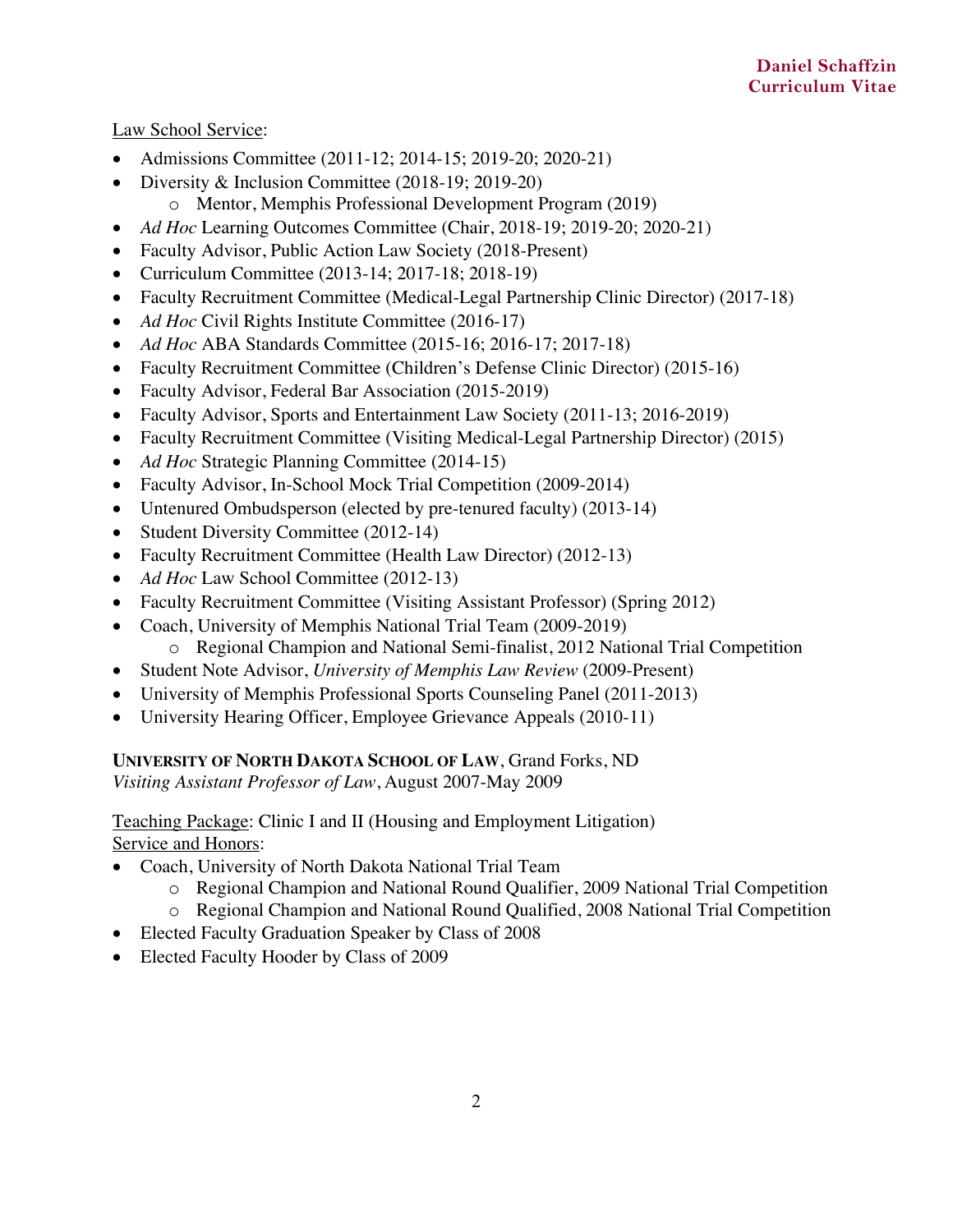### **Scholarly Publications and Works**

*Ten Years of Fighting Blighted Property in Memphis: How Innovative Litigation Inspired Systems Change and a Local Culture of Collaboration to Resolve Vacant and Abandoned Properties*, 25 J. AFFORDABLE HOUSING & COMMUN. DEV. L. 347 (2017) (with S. Barlow and B. Williams).

*(B)light at the End of the Tunnel? How a City's Need to Fight Vacant and Abandoned Properties Gave Rise to a Law School Clinic Like No Other*, 52 WASH. U. J. L. & POL'Y 115 (2016).

*Fostering a Culture of Solutions: An Introduction to the Urban Revitalization Symposium Issue*, 46 U. MEM. L. REV. 793 (2016) (by invitation).

*Delivering Effective Education in Externship Programs*, BUILDING ON BEST PRACTICES: TRANSFORMING LEGAL EDUCATION IN A CHANGING WORLD (Carolina Press 2015) (with C. Kaas, C. Batt, D. Baumann).

*So Why Not an Experiential Law School . . . Starting With Reflection in the First Year?,* 7 ELON L. REV. 383 (March 2015) (by invitation)*.*

*Teamwork: Doctors and Lawyers Working Together Could Be Cure for Many, 51 TENN. B.J. 12* (Jan. 2015) (with E. Lay, C. McDaniel, L. Mutrie, A. Seamon, L. Seely, E. Todaro)*.*

*Warning! Lawyer Advertising May Be Hazardous to Your Health: A Call to Limit Commercial Solicitation of Clients in Pharmaceutical Litigation,* 8 CHARLESTON L. REV. 319 *(*Winter 2013- 14*)* (by invitation), reprinted in 63 DEFENSE L. J. 3 (2014).

*Preaching to the Trier: Why Judicial Understanding of Law School Clinics is Essential to Continued Progress in Legal Education*, 17 CLINICAL L. REV. 515 (2011) (with M. Jackson).

*Landlord Weapon or Tenant Shield? A Proposal to Reform North Dakota's Residential Security Deposit Statute*, 85 N.D. L. REV. 251 (2009) (Lead article).

### **Selected Presentations**

Co-Presenter, *Ethical Issues in "Remote" Client Representation*, 2020 Annual Seminar, Memphis Bar Association Bankruptcy Section, November 6, 2020 (with U.S. Bankruptcy Judge Jennie Latta) (forthcoming).

Co-Presenter, *Town Hall: Surviving and Thriving During the ABA Accreditation Process*, Externships 10 Conference, October 23, 2020 (forthcoming).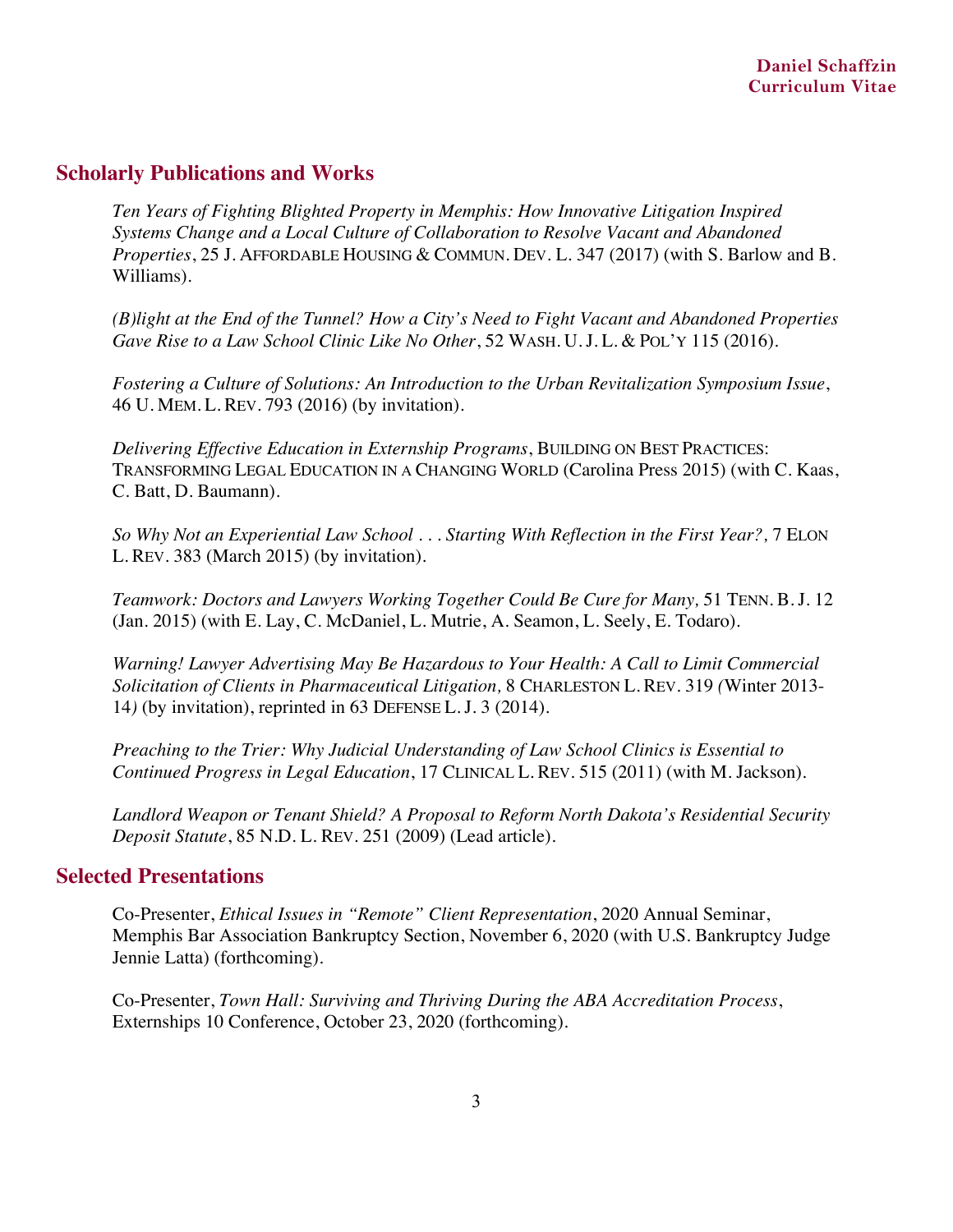Co-Presenter, *Effective Presentation and Use of Exhibits at Trial: The Basics*, 2020 Equal Justice University, Tennessee Alliance for Legal Services, September 9, 2020 (forthcoming).

Senior Faculty, 4th Annual *Strategic Code Enforcement Management Academy*, Memphis, TN (conducted virtually with six participating cities), June 25-26, 2020.

Co-Presenter, *Blight Fighting Strategies*, 84th Annual Conference, International Municipal Lawyers Association, Atlanta, GA, September 21, 2019 (with former City of Memphis Mayor A C Wharton, City of Memphis Chief Legal Officer Bruce McMullan, and Neighborhood Preservation, Inc. President Steve Barlow).

Moderator, *Works-in-Progress: Clinical Scholarship Panel*, Southeastern Association of Law Schools (SEALS) Annual Conference, Boca Raton, FL, July 30, 2019.

Discussant, *Is Clinical Legal Education the Conscience of the Legal Academy?* Southeastern Association of Law Schools (SEALS) Annual Conference, Boca Raton, FL, July 28, 2019.

Workshop Co-Leader and Presenter, *Navigating the Complexities of the Clinical Teaching Market*, CLEA New Clinicians Conference, San Francisco, CA, May 4, 2019.

Senior Faculty, 3rd Annual *Strategic Code Enforcement Management Academy*, Memphis, TN, March 28-29, 2019.

Co-Presenter, *Memphis Fights Blight – Insights from a Collaborative Campaign*, 2018 Bad Buildings Summit, Charleston, WV, November 8, 2018

Co-Presenter, *Fighting Together: How Memphis and Cleveland are Redefining Collaboration to Eliminate Property Blight*, Reclaiming Vacant Properties Conference 2018, Center for Community Progress, Milwaukee, WI, May 16, 2018.

Co-Presenter, *Partnerships in Service of Distressed Neighborhoods: Law School Community Development Clinics*, Reclaiming Vacant Properties Conference 2018, Center for Community Progress, Milwaukee, WI, May 16, 2018.

Workshop Co-Leader and Presenter, *Navigating the Complexities of the Clinical Teaching Market*, AALS Conference on Clinical Education, Chicago, IL, April 30-May 1, 2018 (two sessions).

Panel Presenter, *Blight Forum and Fair Housing Fair*, Memphis Area Association of Realtors, Memphis, TN, April 17, 2018.

Presenter, *Neighborhood Preservation*, Housing Choice Voucher Program Landlord Symposium, Memphis Housing Authority, April 13, 2018.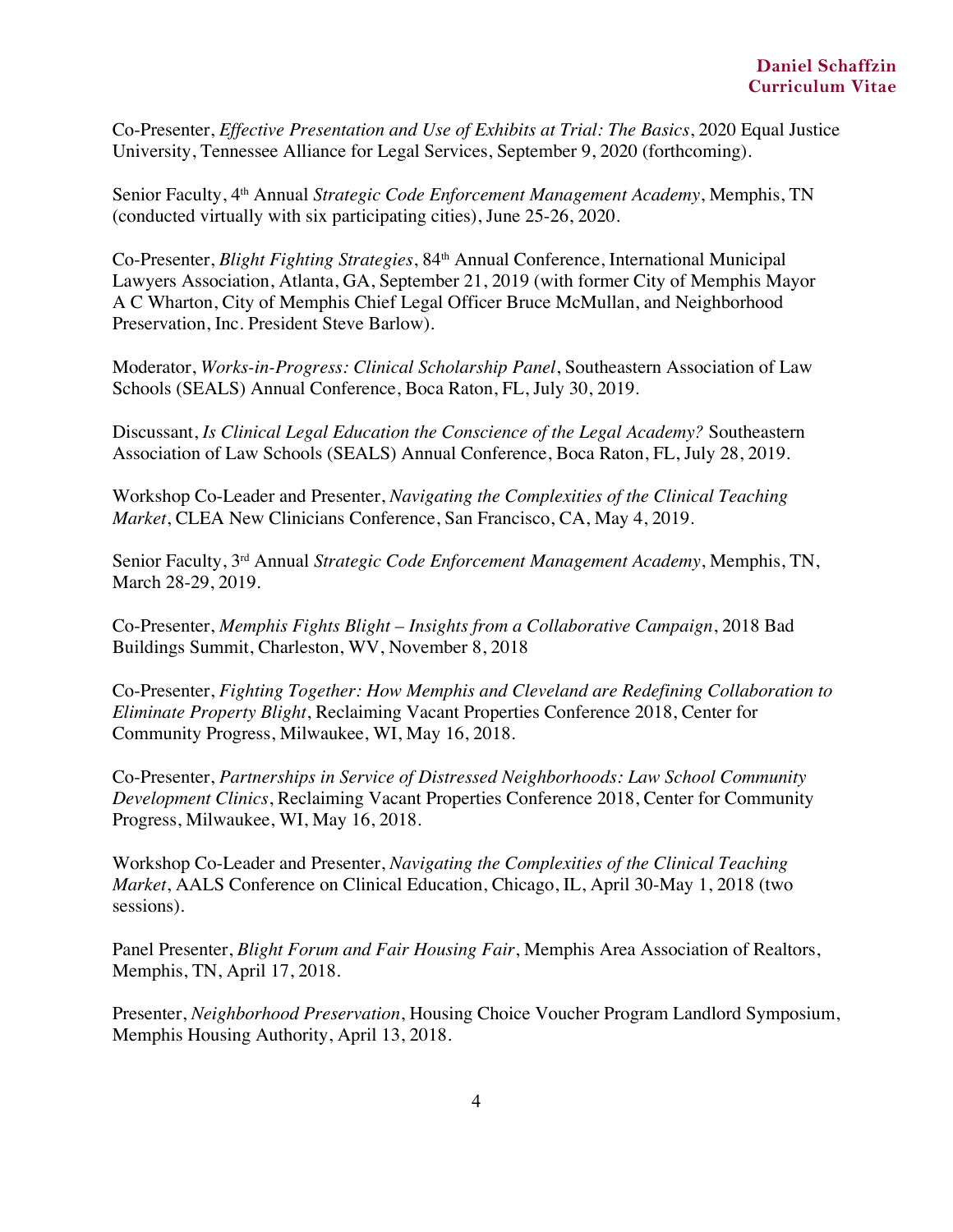Senior Faculty, 2nd Annual *Strategic Code Enforcement Management Academy*, Memphis, TN, March 29-30, 2018.

Plenary Presenter, *Advocating for Externships*, Externships 9 Conference, Athens, GA, March 10, 2018.

Co-Presenter, *One is the Loneliest Number: Opening the Door to Collaboration and Collegiality with Non-Externship Colleagues*, Externships 9 Conference, Athens, GA, March 9, 2018.

Co-Presenter, *The Tennessee Neighborhood Preservation Act: An Overview*, Continuing Legal Education Program sponsored by the Memphis Bar Association's Bankruptcy Section, Memphis, TN, October 10, 2017.

Senior Faculty, *Strategic Code Enforcement Management Academy*, Memphis, TN, May 18-19, 2017.

Co-Presenter, *Defining the Work? Teaching Boundaries Across Clinic Contexts*, AALS Conference on Clinical Education, Denver, CO, May 8, 2017.

Workshop Co-Leader and Presenter, *Navigating the Complexities of the Clinical Teaching Market*, AALS Conference on Clinical Education, Denver, CO, May 7-9, 2017 (three sessions).

Presenter, *Creative or Crazy? Seizing on Non-Traditional Partnerships with Governmental Entities to Develop Distinctive In-House Clinical Courses*, Southern Clinical Conference, Charlotte, NC, October 14, 2016.

Co-Presenter, *Preparing Lawyers for Community Engagement: Using Externships to Teach Students How to Collaborate, Communicate, and Be Catalysts for Change*, AALS Conference on Clinical Education, Baltimore, MD, May 1, 2016.

Co-Presenter, *Best Practices for Externships: Confronting Challenges in Implementation and Seizing Opportunities for Further Growth and Respectability*, Externships 8 Conference, Cleveland, OH, March 5, 2016.

Plenary Presenter, *Evaluating New Forms of Experiential Learning*, Externships 8 Conference, Cleveland, OH, March 4, 2016.

Presenter, *Avoiding Improper Closing Argument*, Continuing Legal Education Presentation to Tennessee Public Defender's Conference, Memphis, TN, October 22, 2015.

Panel Presenter, *Making Beautiful Music Together: Lawyers Team with Doctors in Medical-Legal Partnerships*, Tennessee Bar Association Annual Convention, Memphis, TN, June 19, 2015.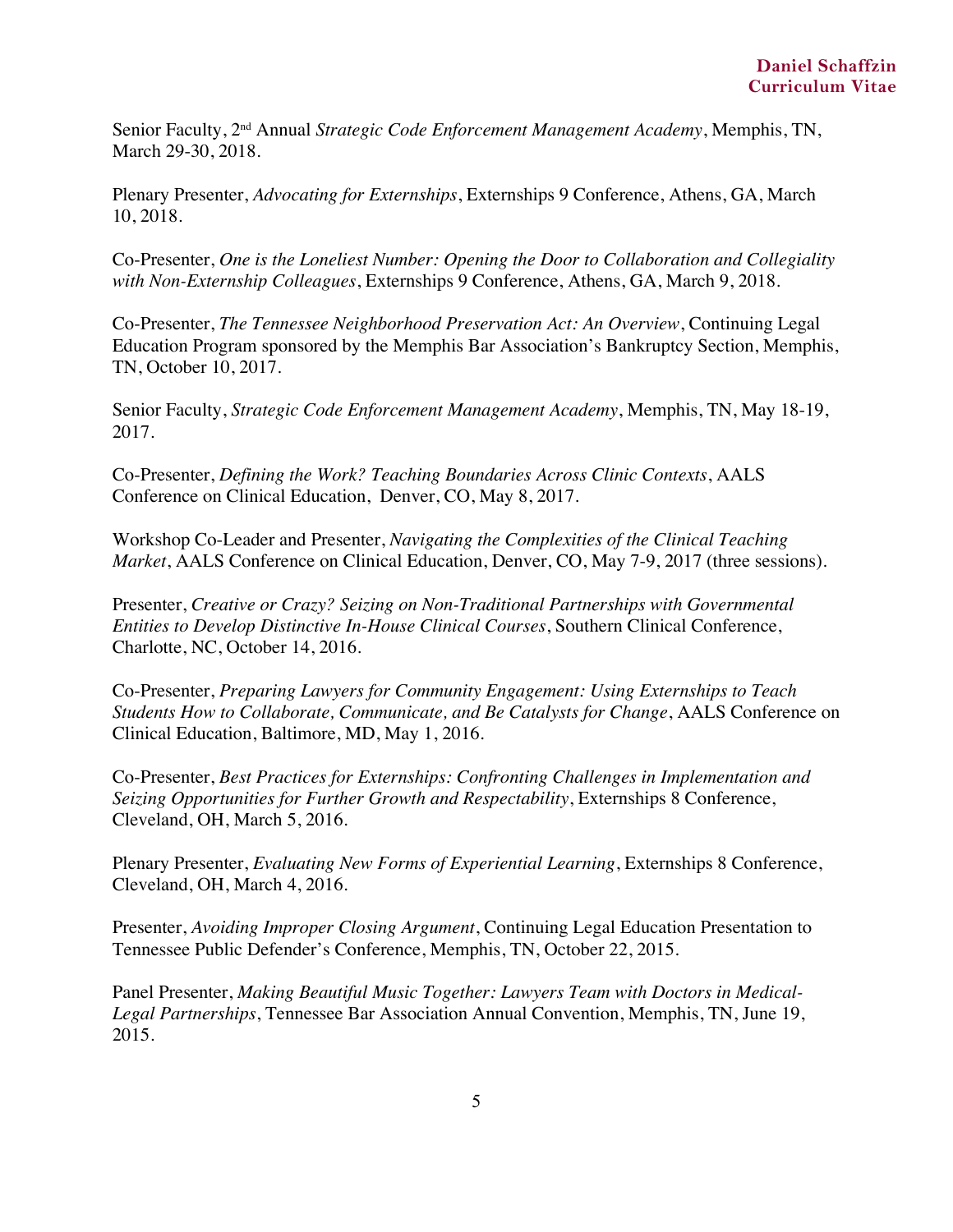Presenter, *Avoiding Improper Closing Argument*, Continuing Legal Education Presentation to Shelby County District Attorney General's Office, Memphis, TN, June 10, 2015.

Co-Presenter, *Just What the Doctor Ordered: Multi-Disciplinary Clinics at the Forefront of Change*, AALS Conference on Clinical Education, Rancho Mirage, CA, May 6, 2015.

Panel Presenter, *Navigating the Complexities of the Legal Teaching Market*, AALS Conference on Clinical Education, Rancho Mirage, CA, May 5, 2015.

Poster Presenter, *Advancing Population Health: An Overview of Law-School Based Medical-Legal Partnerships*, National Medical-Legal Partnership Summit, McLean, VA, Apr. 9, 2015.

Panel Presenter, *Collaborative, Patient-Centered, Value-Based Care: Introducing Medical-Legal Partnership*, Tennessee Bar Association CME/CLE, Nashville, TN, March 30, 2015.

Co-Presenter, *Is Subjective Assessment an Indispensable Cornerstone of Clinical Legal Education? Exploring the Role that Subjectivity Should Play in the Evaluation of Law Clinic Students*, Southern Clinical Conference, Williamsburg, VA, October 24, 2014.

Panel Presenter, *Excellent Public Housing Authority Approaches to Conducting Informal Hearings and Making Cost-Effective Use of Legal Services*, National Association of Housing and Rental Organizations, 2014 National Conference & Exhibition, Baltimore, MD, Oct. 18, 2014.

Co-Presenter, *Medical-Legal Partnership in Memphis*, Continuing Legal Education, Memphis, TN, October 16, 2014.

Panel Moderator, *Evolution of Title VII, Remaking America: 50 Years of Title VII of the Civil Rights Act of 1964*, Memphis, TN, June 23, 2014.

Co-Presenter, *Educating Money (and Other Motivators): Teaching Social Justice and Life Balance to Future For-Profit Attorneys*, AALS Conference on Clinical Education, Chicago, IL, April 29, 2014.

Work-in-Progress Presenter, *Building on Best Practices: Legal Education in a Changing World*, AALS Conference on Clinical Education, Chicago, IL, April 29, 2014.

Plenary Session Moderator, *How Can We Answer The Call To Reform Legal Education When We Agree On Nothing? Developing Principles And Ranges Of Acceptability & Excellence*, Externships 7 Conference, Denver, CO, March 1, 2014.

Co-Presenter, *Beyond Best Practices: Externships in the New Best Practices Publication*, Externships 7 Conference, Denver, CO, March 1, 2014.

Moderator, *New Clinicians 4: Seizing On The Opportunities And Challenges Of The Field Supervisor Relationship*, Externships 7 Conference, Denver, CO, March 2, 2014.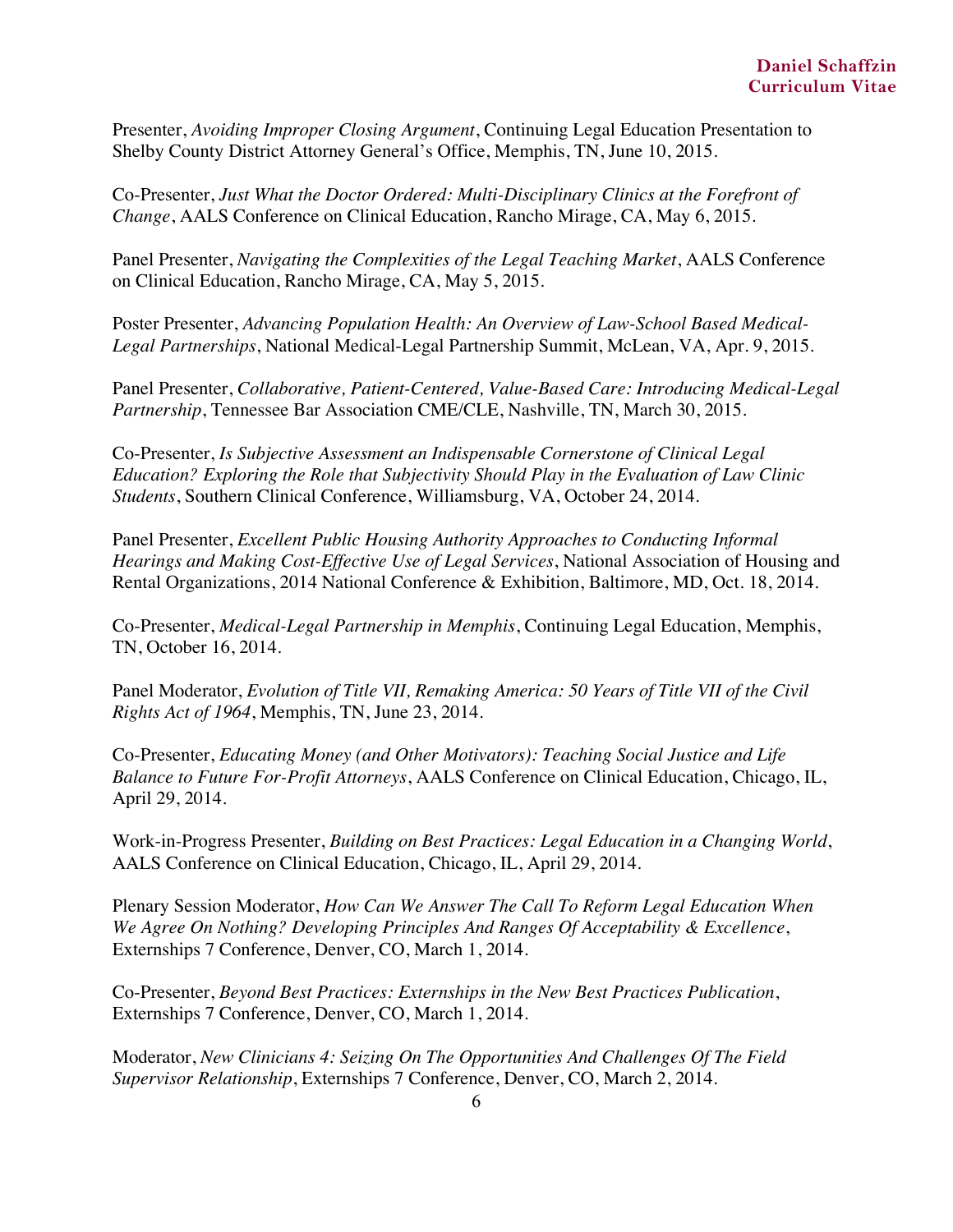Invited Panel Presenter, *Domestic Violence Housing and Victim's Rights*, Memphis Shelby County Domestic Violence Housing Summit, Memphis, TN, December 2, 2013.

Co-Presenter, *Partnerships with Purpose: Seizing on the Opportunities and Challenges of the Field Supervisor Relationship in the New Era of Law School Externships*, Southern Clinical Conference, Fayetteville, AR, August 30, 2013.

Panel Presenter, *Hot Button Issues in Field Placement Courses*, Southeastern Association of Law Schools (SEALS) Annual Conference, Palm Beach, FL, August 4, 2013.

Discussant and Paper Presenter, *Experiential Legal Education – Assessing the Present and Imagining the Future*, Southeastern Association of Law Schools (SEALS) Annual Conference, Palm Beach, FL, August 4, 2013.

Poster Presenter, *Clinic Student as Teacher: Developing Professionalism and Transferrable Skills Through Student-Led Community Workshops*, AALS Conference on Clinical Education, San Juan, PR, April 26, 2013.

Co-Presenter, *Clinical Legal Education: The Lay of the Land*, CLEA New Clinicians Conference, San Juan, PR, April 26, 2013.

Presenter, *Introduction to Tennessee General Sessions Civil Courts*, Tennessee Access to Justice Commission Pro Se Litigant Video Project (On-demand video recorded and published in April 2013).

Co-Presenter, *Ethical Concerns in Closing Arguments*, Tennessee District Attorneys General Conference Trial Advocacy Institute, Memphis, TN, March 14, 2013.

Poster Presenter, *Excuses, Excuses: Uncovering, Understanding and Responding to Student Resistance to Enrolling in Clinic*, AALS Conference on Clinical Education, Los Angeles, CA, April 30, 2012.

Co-Presenter, *Expanding Clinical Opportunities to Promote Access to Justice and Community Engagement*, Southern Clinical Conference, Knoxville, TN, March 16, 2012.

Co-Presenter, *Necessary Control or Control Freak: For and Against Faculty Selection of For-Credit Field Placements For Externship Students*, Externships 6 Conference, Boston, MA, Mar. 3, 2012.

Poster Presenter, Educating Judges on Clinical Education, AALS Annual Meeting, San Diego, CA, January 2009.

Co-Presenter, *UND Clinical Education Program: Courses in Reflective Lawyering, North Dakota Judicial Education Commission*, Bismarck, ND, November 2008.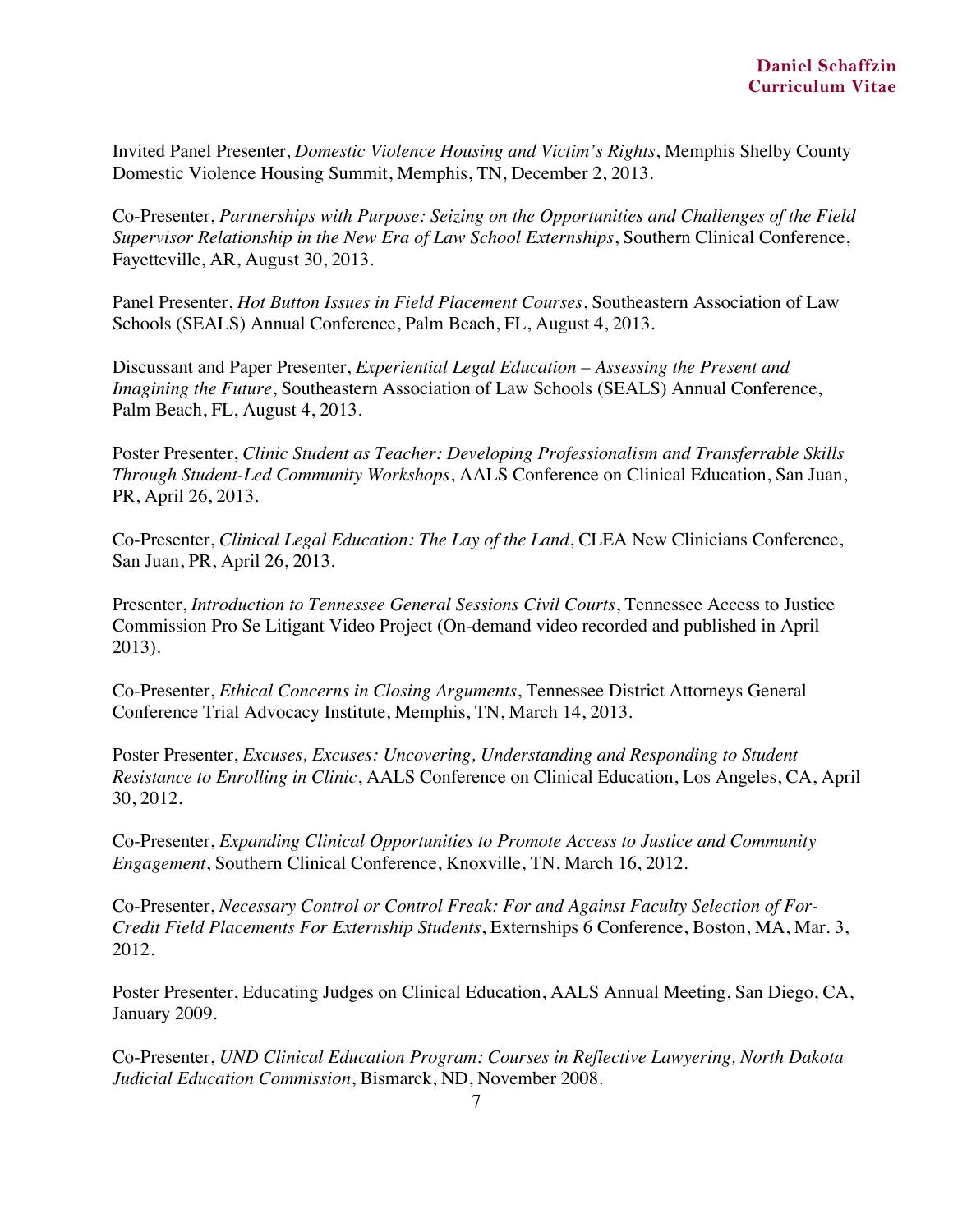Co-Presenter, *Landlord-Tenant Law in North Dakota: A Primer*, People's Law School, Grand Forks, ND, March 2008.

### **Service to the Clinical Teaching Community**

Executive Committee, Clinical Legal Educational Association, 2018-Present

Co-Immediate Past President, January 2020-Present

Co-President, Clinical Legal Education Association, 2019

Co-Vice-President and President-Elect, Clinical Legal Education Association, 2018

Executive Committee, AALS Clinical Section, January 2017-December 2018

Co-Chair, Planning Committee, 2020 CLEA Virtual New Clinicians Conference, June 15-18, 2020 (250+ registrants)

Externships Committee, Clinical Legal Education Association

Committee Co-Chair, January 2017-December 2019

Committee Member, January 2013-Present

Planning Committee, 2017 CLEA New Clinicians Conference, Denver, CA, May 6, 2017.

Co-Chair, Externships Committee, AALS Clinical Section, May 2015-May 2017

Planning Committee, 2016 AALS Conference for Clinical Legal Education, Baltimore, MD, April 30-May 3, 2016

Planning Committee, 2016 AALS New Clinicians Workshop, April 30, 2016, Baltimore, MD

New Clinicians Committee, Clinical Legal Education Association, 2013-2016.

Planning Committee, 2015 Southern Clinical Conference, Memphis, TN, Oct. 22-24, 2015.

Contributing Editor, Clinical Law Prof Blog, April 2014-April 2015

Teaching Innovations Committee, AALS Clinical Section, 2012-2014.

Awards Committee, AALS Clinical Section, 2013-2014.

Planning Committee, 2015 CLEA New Clinicians Conference, Rancho Mirage, CA, May 4, 2015.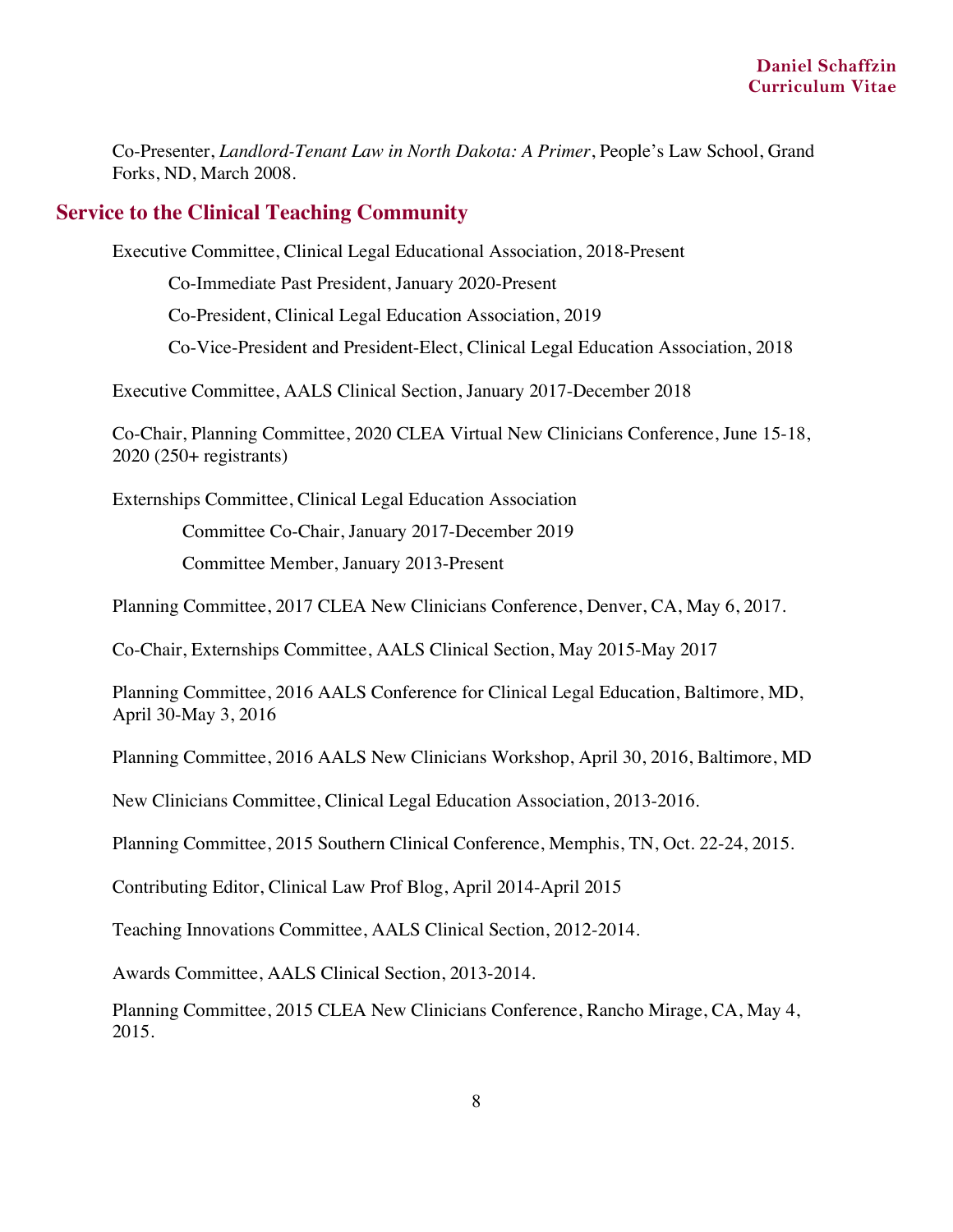Planning Committee, 2014 Southern Clinical Conference, Williamsburg, VA, October 23-25, 2014.

Planning Committee, Externships 7 Conference, Denver, CO, February 27-March 2, 2014.

Planning Committee, 2013 CLEA New Clinicians Conference, San Juan, PR, April 26, 2013.

Planning Committee Member and Working Group Leader, 2013 Southern Clinical Conference, Fayetteville, AR, August 28-30, 2013.

Working Group Leader, AALS Conference on Clinical Legal Education, San Juan, PR, April 26- May 1, 2013.

Planning Committee, 2012 Southern Clinical Conference, Knoxville, TN, August 28-30, 2012.

Working Group Leader, AALS Conference on Clinical Legal Education, Seattle, WA, June 12- 16, 2011.

#### **Board Service and Service to the Legal Community**

Special Appointment, Senior Assistant City Attorney for Neighborhood Preservation, City of Memphis Law Division, 2017-Present

Memphis Eviction Settlement Program, June 2020-Present Member, Program Leadership Team

Tennessee Supreme Court Access to Justice Commission Faculty, Summer 2020 A2J Fellowship Program, June-August 2020

Camp Ramah Darom, Clayton, GA/Atlanta, GA Board of Directors, 2019-Present

Beth Sholom Synagogue of Memphis, Memphis, TN Immediate Past President, May 2020-Present President, June 2018-May 2020 President-Elect, January 2017-May 2018 Executive Committee**,** 2012-2015, 2017-Present Board of Directors, January 2010-Present Co-Chair, Rabbinic Search Committee, 2017 Co-Chair, Rabbinic Search Committee, 2013

University Neighborhoods Development Corporation (UNDC), Memphis, TN Board of Directors, August 2017-Present

Tennessee Alliance for Legal Services (TALS), Nashville, TN Board of Directors, May 2011-December 2017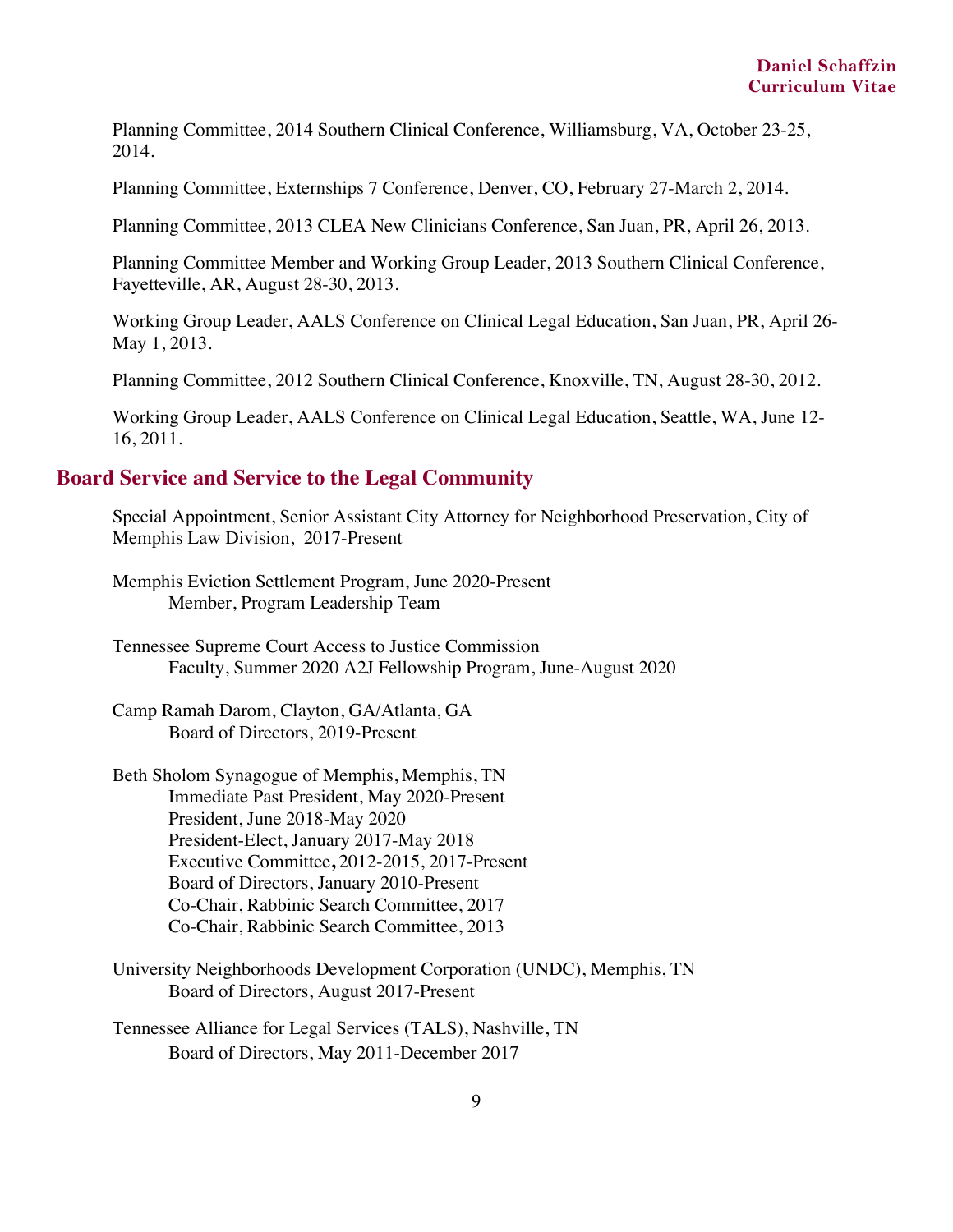Memphis Jewish Community Center, Memphis, TN Board of Directors, 2011-2014

- Hillel of Greater Philadelphia, Philadelphia, PA Board of Directors, September 2003-June 2007
- Camp Ramah in the Poconos, Jenkintown, PA/Lakewood, PA Board of Directors, July 2004-October 2008

Member, Mayors' Joint Environmental Team (E-Team), Memphis, TN, January 2015-Present

Memphis Blight Elimination Steering Team (BEST), 2016-Present

Advisory Board Member, University of Memphis Public Safety Institute, 2017

Advisory Board Member, University of Memphis School of Law Institute for Health Law and Policy (iHeLP), 2013-Present

Steering Committee Member, Memphis Neighborhood Blight Elimination Charter, 2015-2016

Education Committee, Tennessee Access to Justice Commission, 2012-2016

Administrative Hearing Officer, Memphis Housing Authority, January 2012-2015

Commissioner, Memphis Civil Service Commission, August 2012-September 2014

Cabinet Member, Memphis Area Legal Services Campaign for Equal Justice, 2011-14, 2018

### **Education**

#### **TEMPLE UNIVERSITY BEASLEY SCHOOL OF LAW**, Philadelphia, PA

J.D, *Cum Laude*, May 2000

- *Temple Law Review*
- Dean's Honor List
- Distinguished Class Performance: Legal Research and Writing, Trial Advocacy, Criminal Law, Civil Procedure
- Highest Grade: Family Law: Custody
- Beth Farnbach Award for outstanding student public service to the community

#### **TEMPLE UNIVERSITY** *,* Philadelphia, PA

B.A., Journalism, *Magna Cum Laude*, May 1996 (University Honors Program)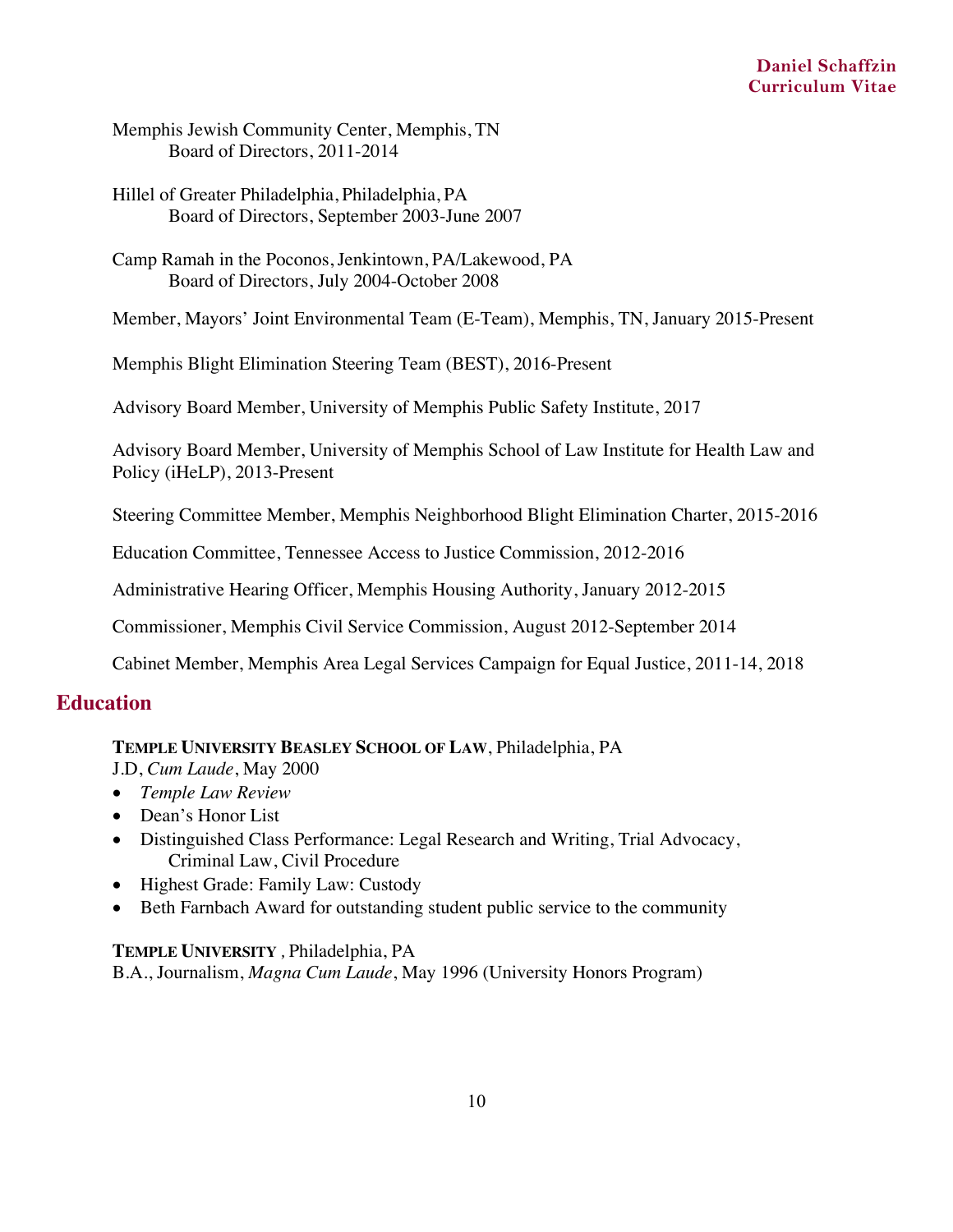# **Bar Membership**

Admitted in Tennessee, Pennsylvania (inactive) New Jersey (Retired), and North Dakota (Retired); United States District Court for the District of North Dakota; United States District Court for the Eastern District of Pennsylvania

### **Prior Legal Experience**

# **GLAXOSMITHKLINE,** Philadelphia, PA

### *Counsel, U.S. Legal Operations, Sales and Marketing,* Oct. 2005-Aug. 2007

- Provided day-to-day advice to diabetes franchise and pediatric vaccine brand teams, as well as Pennsylvania and New Jersey sales regions (management and field representatives), concerning product promotion, fraud and abuse, and compliance issues.
- Prepared and delivered training presentations to marketing and sales personnel regarding commercial practices policies and corporate ethics.
- Conducted training of physician-speakers, including live and teleconference presentations concerning corporate policies on and government regulation of product promotion.
- Negotiated numerous contracts on behalf of in-house marketing clients.

### **PEPPER HAMILTON LLP,** Philadelphia, PA

#### *Associate, Health Effects Litigation Group*, Sep. 2000-Sep. 2005

- Represented pharmaceutical and medical device manufacturers in products liability litigation and governmental inquiries.
- Interviewed clients, prepared witnesses, presented oral arguments, conducted depositions, performed extensive legal research, and drafted numerous pleadings, briefs and memoranda.
- Coordinated national discovery, including supervision of junior associates and contract attorney teams, creation of discovery plans and coordination of electronic and hard copy document reviews and productions.
- Engaged in active pro bono practice, including examination of witnesses and extensive brief writing in successful death penalty appeal in Pennsylvania.
- As co-chair of Summer Associate Committee in 2004 and 2005, responsible for coordination of 22 summer associates, including mentoring and evaluation.
- Served as formal mentor to new litigation associates, including substantive review and editing of written work product. Prepared and delivered presentations during new litigation associate training sessions.

# **OFFICE OF THE UNITED STATES ATTORNEY FOR THE EASTERN DISTRICT OF PA**

*Legal Intern***,** January 2000-May 2000

- Participated in mock trials, sentencing hearings, negotiations and criminal investigations.
- Observed and attended trials and court proceedings.

### **OFFICE OF THE DISTRICT ATTORNEY, PHILADELPHIA COUNTY, PA**

*Legal Intern***,** August 1999-December 1999

• Tried preliminary hearings and municipal court trials.